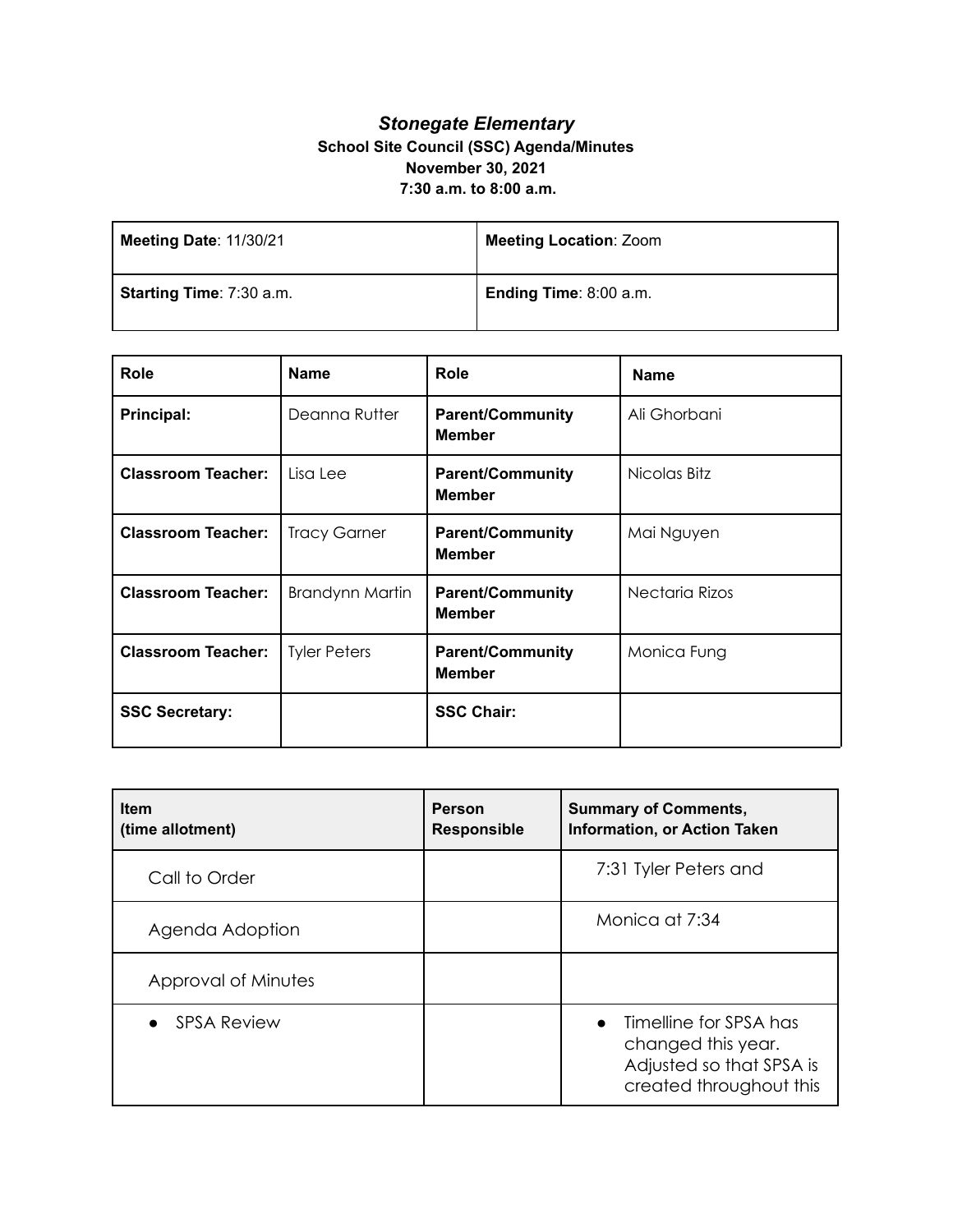| school year for next<br>year. We are continuing<br>SPSA from last year<br>(submitted an<br>addendum). Same 4<br>goal areas - ELA, Math,<br>Social and Emotional<br>Learning, Social Justice.<br>SPSA starts with<br><b>Academic Needs</b><br>Assessment. Have not<br>had statewide data for<br>2 years (SBAC). 2 year<br>old data shows that our<br>student population does<br>really well (on average<br>students 78.9% above<br>standard). However,<br>had a decline from blue<br>to green overall<br>recently, but especially<br>in student subgroups.<br>Why we are targeted<br>ELA and Math.<br>For Social and Emotional<br>needs we use data from<br>our SEL Needs<br>Assessment. Areas to<br>Target - making mistakes<br>in school, raising hand,<br>enjoy going to school,<br>feeling respect from<br>peers.<br>ELA goal - students<br>receiving appropriate<br>intervention supports to<br>meet mastery of grade<br>level critical standards.<br>Funding standards to<br>meet ELA goal:<br>Grade level PLC<br>meetings during the<br>school day (PE PLC),<br>additional personnel<br>(bulk of money spent on<br>aides), Staff | Development, SMART |  |
|----------------------------------------------------------------------------------------------------------------------------------------------------------------------------------------------------------------------------------------------------------------------------------------------------------------------------------------------------------------------------------------------------------------------------------------------------------------------------------------------------------------------------------------------------------------------------------------------------------------------------------------------------------------------------------------------------------------------------------------------------------------------------------------------------------------------------------------------------------------------------------------------------------------------------------------------------------------------------------------------------------------------------------------------------------------------------------------------------------------------------------------|--------------------|--|
|                                                                                                                                                                                                                                                                                                                                                                                                                                                                                                                                                                                                                                                                                                                                                                                                                                                                                                                                                                                                                                                                                                                                        |                    |  |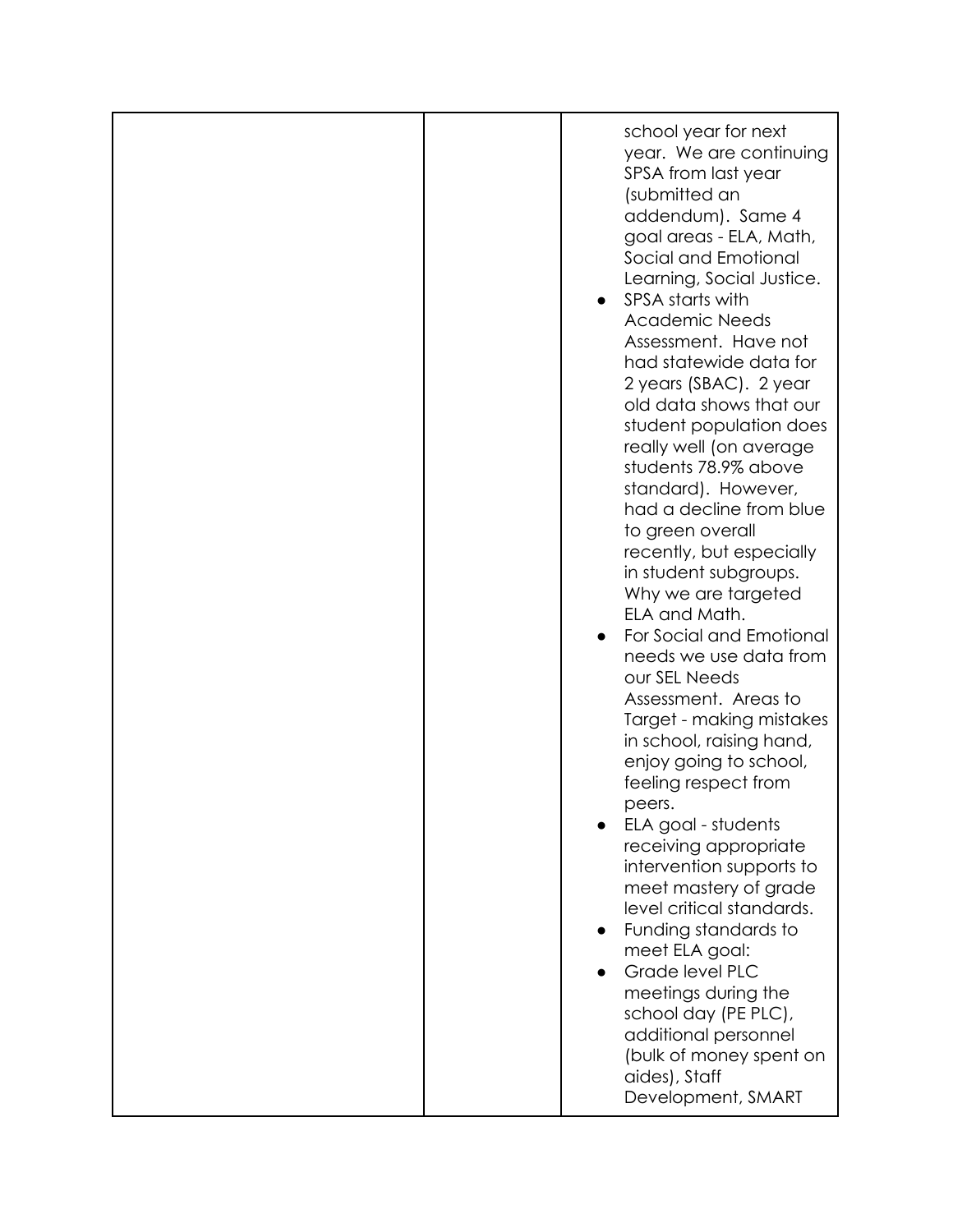|                        |                  | <b>Team Planning and</b><br>release time, PLC<br>Facilitator Coaches, and<br>Parent Education and<br>Outreach.<br>Goal 2 - Math: all<br>students receive<br>appropriate intervention<br>to meet critical math<br>standards. Similar<br>funding standards for<br>ELA and Math.<br>Goal 3 - Social and<br><b>Emotional Learning:</b><br>Provide students with SEL<br>instruction and support<br>students with<br>appropriate skills and<br>intervene when<br>appropriate to make<br>students feel like school<br>is a safe place to grow<br>and learn.<br>Goal 3 supports:<br>$\bullet$<br>Elementary resource<br>counselor support 5<br>days a week!!<br>Goal 4 - Social Justice:<br>Students will treat each<br>other with respect and<br>take action when others<br>are being excluded or<br>mistreated. Supports<br>include Staff<br>Development and<br>parent engagement.<br>How does our SG data<br>in declines compare to<br>district data in declines? |
|------------------------|------------------|--------------------------------------------------------------------------------------------------------------------------------------------------------------------------------------------------------------------------------------------------------------------------------------------------------------------------------------------------------------------------------------------------------------------------------------------------------------------------------------------------------------------------------------------------------------------------------------------------------------------------------------------------------------------------------------------------------------------------------------------------------------------------------------------------------------------------------------------------------------------------------------------------------------------------------------------------------------|
| SPSA Addendum Approval |                  | Pllan that will carry on<br>into the spring. Monica<br>approves, Second by<br>Tracy at 8:00.                                                                                                                                                                                                                                                                                                                                                                                                                                                                                                                                                                                                                                                                                                                                                                                                                                                                 |
| Announcements          | Deanna<br>Rutter | <b>SSC Dates:</b><br>February 15,                                                                                                                                                                                                                                                                                                                                                                                                                                                                                                                                                                                                                                                                                                                                                                                                                                                                                                                            |